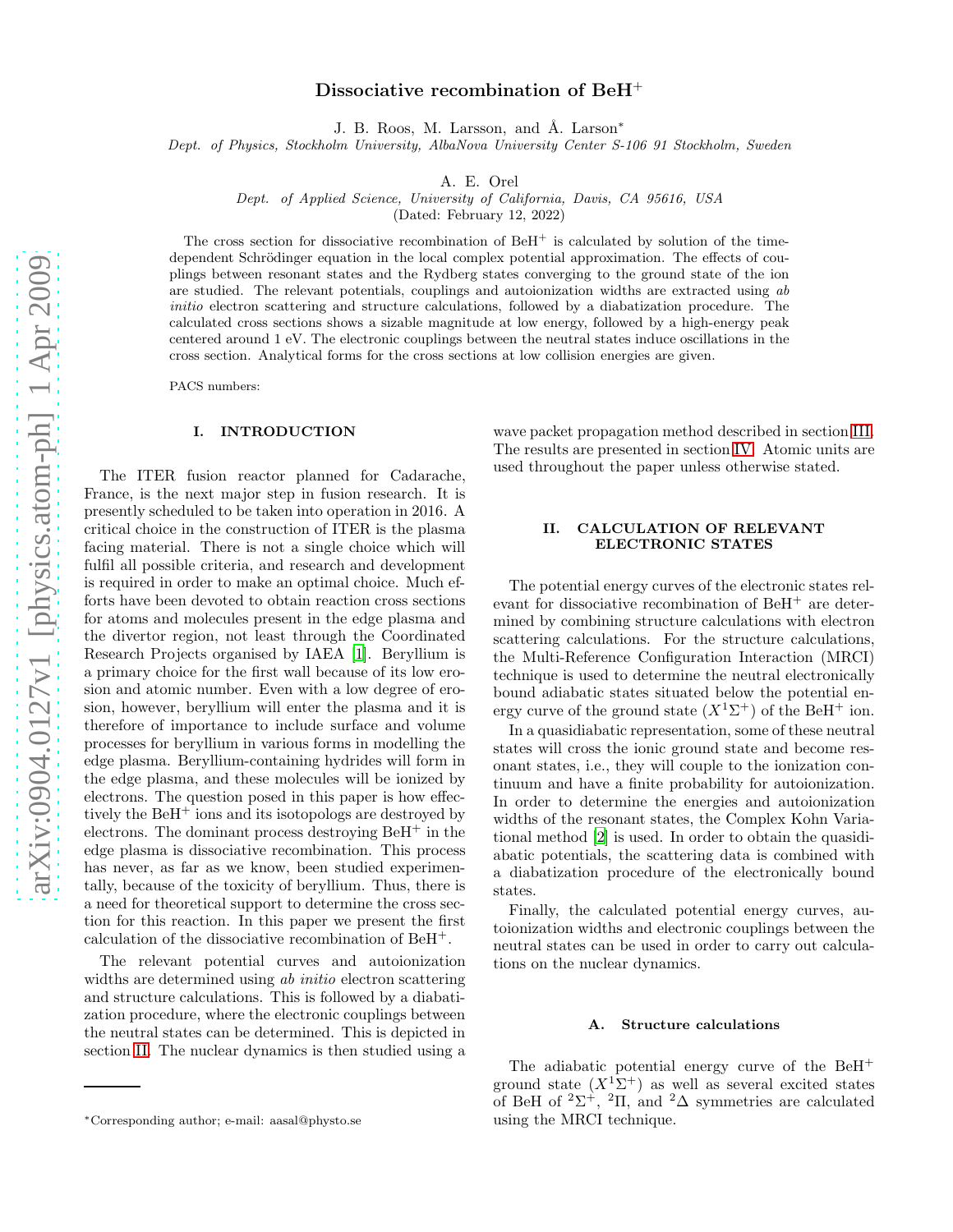For both the structure and scattering calculations, natural orbitals are used. The natural orbitals are determined using a MRCI calculations on the BeH<sup>+</sup> ground state. In this calculation, the reference space consists of the  $1\sigma$ ,  $2\sigma$ ,  $3\sigma$ ,  $1\pi$ ,  $4\sigma$  orbitals and single and double excitations from the reference configurations into the virtual orbitals are included. The natural orbitals are calculated using a basis set for the H atom of  $(4s,1p)$  contracted to [3s,1p] [\[3\]](#page-8-2), while for Be, a basis set of  $(10s,6p,1d)$  contracted into  $[3s,3p,1d]$  is used [\[4](#page-8-3), [5\]](#page-8-4). The natural orbitals are then further expanded with diffuse orbitals in order to accurately describe the Rydberg character of some of the electronic states. The H-orbitals are augmented with  $(2s,2p,1d)$  orbitals, and the Be-orbitals with  $(4s,1p,1d)$ .

The MRCI calculations on the ionic and neutral excited electronic states are carried out using a reference space consisting of the  $1\sigma$ ,  $2\sigma$ ,  $3\sigma$ ,  $1\pi$ ,  $4\sigma$ ,  $5\sigma$  orbitals. These natural orbitals all have an occupation number greater than approximatly 0.002.

In addition single excitations out of the reference space are included. The calculations are carried out in  $C_{2v}$ symmetry. For the neutral system, the MRCI calculations consist of about 5500 configurations in  $A_1$  symmetry, 3700 in  $A_2$  and 4600 in  $B_1$ . For all symmetries, the 30 lowest roots are calculated. The potential energy curves are calculated for internuclear distances ranging from 1  $a_0$  to 10  $a_0$ .

The adiabatic potential energy curves situated below the ionic ground state potential are displayed in Fig. [1.](#page-1-0) In (a) we show the electronic states of BeH of  $2\Sigma^+$  symmetry and in (b) we show the corresponding states of  ${}^{2}$ II symmetry. The dotted curve is the potential energy curve of the ionic ground state. The dashed (red online) curves included in the figure are the very accurate potentials of BeH recently calculated by Pitarch-Ruiz et al. [\[6](#page-8-5)] using a full configuration interaction calculation with a large basis set. As can be seen in the figure, the potential energy curves calculated by Pitarch-Ruiz et al. are lower in absolute energy. However, our potentials show a similar dependence as a function of the internuclear distance. In the present calculation, our structure calculations are limited by the scattering calculations we perform in the next step (see section [II B\)](#page-1-1). In order to describe the resonant and electronically bound states at the same level of theory, it is important to use the same MRCI wave function for the target ion in both the structure and the scattering calculations. In Fig. [1,](#page-1-0) we do not display any  $2\Delta$  states. Our basis set is not good enough to represent any Rydberg  ${}^{2}\Delta$  states. We only obtain one resonant state of this symmetry. The higher excited states of  ${}^{2}\Delta$ symmetry have threshold energies above 1.05 eV relative to the ground vibrational level of the ion and these states will not be important for the total cross section of dissociative recombination at low collision energies.



<span id="page-1-0"></span>FIG. 1: Adiabatic potential energy curves of BeH of (a)  $2\Sigma^+$ symmetry, and (b)  ${}^{2}\Pi$  symmetry. The black dotted curve is the ground state  $(X^1\Sigma^+)$  of the BeH<sup>+</sup> ion. The black full curves are the potentials calculated here, while the dashed (red online) curves are potentials calculated by Pitarch-Ruiz et al. [\[6\]](#page-8-5)

### <span id="page-1-1"></span>B. Electron scattering calculations

By using the Complex Kohn variational method [\[2\]](#page-8-1), the energy positions and autoionization widths of the resonant states are determined. As a target wave function  $\Phi_i(\mathbf{r}_1, ..., \mathbf{r}_N)$ , the same MRCI wave function for the ion as used in the structure calculations is applied. In the Complex Kohn variational method, the  $N+1$  electron trial wave function is written as a

$$
\Psi = \sum_{i} A[\Phi_i(\mathbf{r}_1...\mathbf{r}_N)F_i(\mathbf{r}_{N+1})] + \sum_{\mu} d_{\mu} \Theta_{\mu}(\mathbf{r}_1...\mathbf{r}_{N+1}).
$$
\n(1)

The first sum is denoted as the P-space portion of the wave function and runs over the energetically open target states. In the case of BeH, only one channel was open. The function  $F_i(\mathbf{r}_{N+1})$  is the one-electron wave function describing the scattered electron, and A is an anti-symmetrization operator for the electronic coordinates. The second term, denoted as the Q-space portion of the wave function, contains the functions  $\mathbf{\Theta}_{\mu}$ , which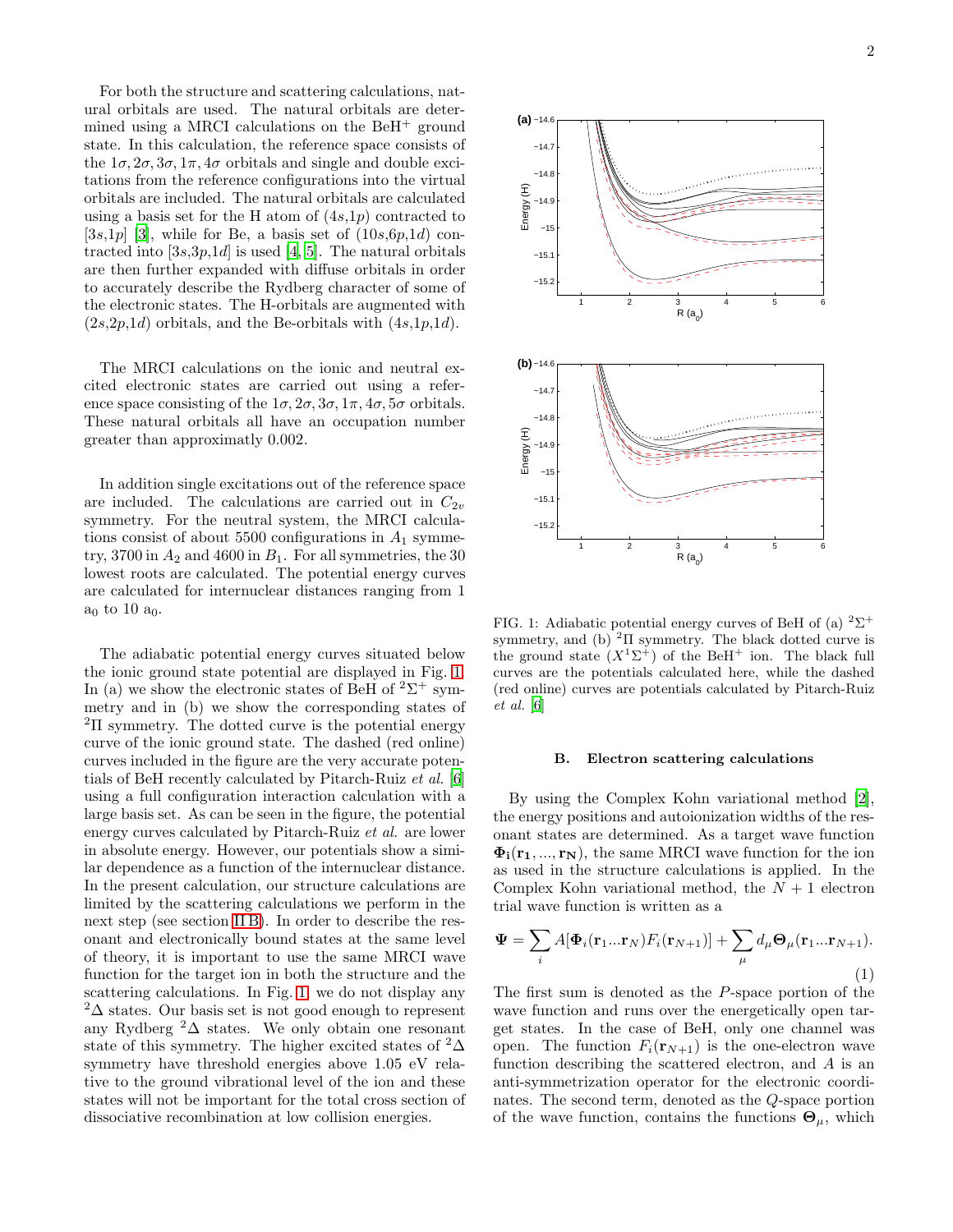are square-integrable  $N+1$  configuration state functions (CSFs) which are used to describe short-range correlations and the effects of closed channels. The advantage of using natural orbitals is that the orbital space used to generate these states is kept manageable small. The one-electron scattering wave function  $F_i$  is in the case of electron-ion scattering, further expanded as

$$
F_i(\mathbf{r}) = \sum_i c_j^i \phi_j(\mathbf{r}) +
$$
  
\n
$$
\left[ f_l^-(k_i r) \delta_{ll_0} \delta_{mm_0} + T_{ll_0mm_0}^i f_l^+(k_i r) \right] Y_{lm}(\hat{\mathbf{r}})/r.
$$
\n(2)

Here  $\phi_j(\mathbf{r})$  are a set of square-integrable functions,  $f_l^{\pm}$ l are the outgoing- and incoming Coulomb functions and  $Y_{lm}$  are spherical Harmonics. Angular momenta up to  $l = 6$  and  $|m| = 4$  are included in the calculation.

By inserting the trial wave function into the Complex Kohn Functional [\[2\]](#page-8-1), the unknown coefficients in the trial wave function can be optimized. Then also the T-matrix  $(T_{ll_0 m m_0}^i)$  for elastic scattering is obtained and by fitting the eigenphase sum of the  $T$ -matrix to a Breit-Wigner form [\[7](#page-8-6)], the energy positions and autoionization widths of the resonant states can be calculated. These electronscattering calculations are carried out for a fixed geometry of the target ion. For BeH, the five lowest resonant states of  $2\Sigma^+$  and  $2\Pi$  symmetries as well as the lowest resonant state of  ${}^{2}\Delta$  symmetry are calculated. The electron scattering calculations are carried out for  $1.0 a<sub>0</sub>$  $\leq R \leq 3.0$  a<sub>0</sub> with steps of 0.25 a<sub>0</sub>.

## <span id="page-2-1"></span>C. Diabatization

For internuclear distances smaller than  $5.0 a_0$ , the electronic ground state of  $B \text{e} \text{H}^+$  has the dominant configuration  $(1\sigma)^2(2\sigma)^2$ . All Rydberg states converging to this ionic core have this configuration plus an extra electron in an outer, Rydberg-like orbital. The resonant states are in general Rydberg states converging to excited ionic cores. For these states the  $(2\sigma)$  orbital is typically singly occupied. It is therefore relative easy to use the configuration interaction coefficients of the MRCI wave functions to follow the resonant states when they cross the Rydberg manifold situated below the ionic ground state potential. This is done in order to obtain an "estimate" of the quasidiabatic potential energy curves.

It should be mentioned that for  $R \geq 5.0$  a<sub>0</sub>, the ionic ground state changes dominant configuration to  $(1\sigma)^2(2\sigma)^1(3\sigma)^1$ . For these large internuclear distances, the Rydberg states will then have similar configurations as the resonant states and the quasidiabatic potentials are simply estimated by the shape of the adiabatic potentials.

This technique, however, will only provide us with diagonal element of the diabatic potential matrix and not the electronic couplings between the diabatic states. In order to obtain these couplings a diabatization procedure is applied. This diabatization procedure was very

recently developed by us for determining the quasidiabatic potential matrix for the HF molecule [\[8](#page-8-7)]. There is a unitary transformation matrix T that will transform the adiabatic potential matrix [with matrix elements  $V_{ij}^a = V_i^a(R)\delta_{ij}$  into the diabatic potential matrix

<span id="page-2-0"></span>
$$
\mathbf{V}_d = \mathbf{T} \mathbf{V}_a \mathbf{T}^{-1}.
$$
 (3)

In this diabatization procedure, we assume that the transformation matrix can be written as a product of matrices that describe successive 2x2 rotations among the adiabatic states  $\mathbf{T} = \dots \mathbf{T}_2 \mathbf{T}_1$ . The matrices  $\mathbf{T}_i$  are of the form (in the case of a rotation among state 1 and 2)

$$
\mathbf{T}_{i} = \begin{pmatrix} \cos(\gamma_{i}) & -\sin(\gamma_{i}) & 0 & 0 & \dots \\ \sin(\gamma_{i}) & \cos(\gamma_{i}) & 0 & 0 & \dots \\ 0 & 0 & 1 & 0 & \dots \\ 0 & 0 & 0 & 1 & \dots \\ \vdots & \vdots & \vdots & \vdots & \vdots & \ddots \end{pmatrix}, \qquad (4)
$$

where we assume that the rotational angles have the analytical form

$$
\gamma_i = \frac{\pi}{4} \left[ 1 + \tanh\left(\alpha_i (R - R_i)\right) \right]. \tag{5}
$$

We then perform an optimization procedure, where the unknown parameters  $\alpha_i$  and  $R_i$  of the rotational angles are determined in order to optimize the agreement between the diagonal elements of the diabatic potential matrix in Eq. [\(3\)](#page-2-0) and the estimated quasidiabatic potentials obtained using the CI-coefficients as described above. When the transformation matrix is optimized, not only the diagonal diabatic potential curves are obtained, but also the electronic couplings between the neutral states. In Fig. [2](#page-3-1) we show the diabatic potential curves of BeH obtained using this procedure.

The resonant states situated above the ionic ground state are calculated using the electron scattering calculations. These resonant states will then cross some of the Rydberg states situated below the ionic potential. Where these curves cross, they will couple by electronic couplings. In Fig. [3,](#page-3-2) we show examples of the electronic coupling elements between the  ${}^{2}\Sigma^{+}$  neutral states marked with the thicker curves in Fig. [2](#page-3-1) with the other states of the same symmetry. We label the diabatic electronic states from 1 to  $n$  in energy order from lowest to highest at the internuclear distance 1.0  $a_0$ . It should be noted that the electronic couplings are localized to the regions of avoided crossings. The couplings between the electronically bound state 2 and the higher states [see Fig [3](#page-3-2) (a)] have the double peak structure since the compact state 2 crosses several of the Rydberg states twice. This state does not, however, cross the ionic ground state.

Similar couplings, but now for the  ${}^{2}\Pi$  manifold are displayed in Fig [4.](#page-4-1)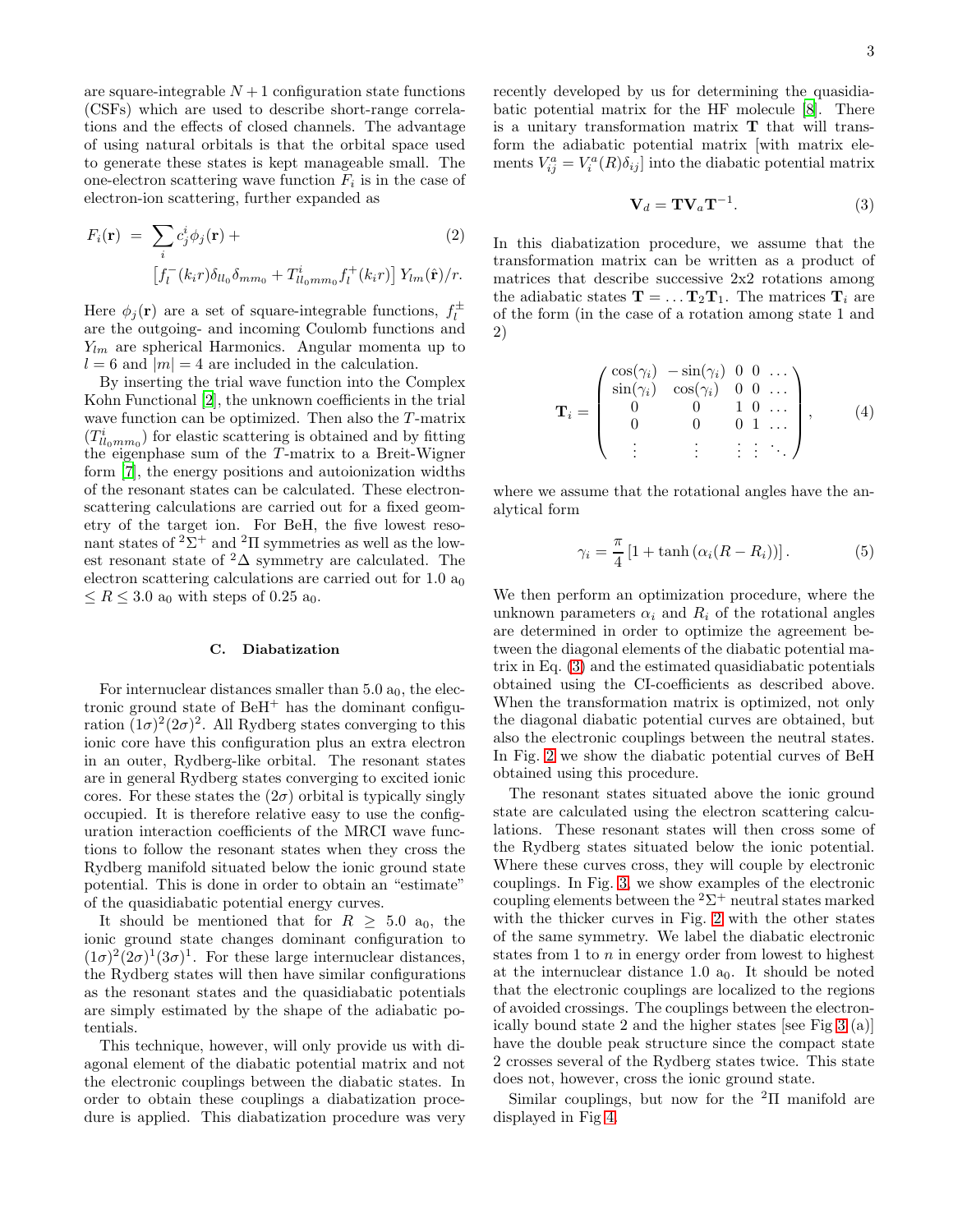

<span id="page-3-1"></span>

# <span id="page-3-0"></span>III. NUCLEAR DYNAMICS

The cross section for dissociative recombination of  $BeH<sup>+</sup>$  is calculated by propagating wave packets on the neutral states. The electron capture will induce the initial condition for the wave packets on the resonant state



<span id="page-3-2"></span>FIG. 3: Some of the electronic couplings between diabatic states of  ${}^{2}\Sigma^{+}$  symmetry.

i [\[9\]](#page-8-8)

<span id="page-3-4"></span>
$$
\Psi_i(t=0,R) = \sqrt{\frac{\Gamma_i(R)}{2\pi}} \chi_v(R). \tag{6}
$$

Here  $\Gamma_i$  is the autoionzation width for the resonant state and  $\chi_v$  is the vibrational wave function of the ion. The rotational motion of the molecule is neglected.

The nuclear dynamics is studied by numerically integrating the time-dependent Schrödinger equation

<span id="page-3-3"></span>
$$
i\frac{\partial}{\partial t}\Psi(t,R) = -\frac{1}{2\mu}\mathbf{I}\frac{\partial^2}{\partial R^2}\Psi(t,R) + \mathbf{V}_d\Psi(t,R)
$$
 (7)

using a Cranck-Nicholson propagator [\[10\]](#page-8-9). In the present study, the nuclear dynamics is studied using both coupled and uncoupled electronic states. For the uncoupled states,  $V_d$  is a diagonal matrix with the quasidiabatic potentials of the resonant states on the diagonal. Autoionization is included by letting the resonant states become complex when the resonant state potential is situated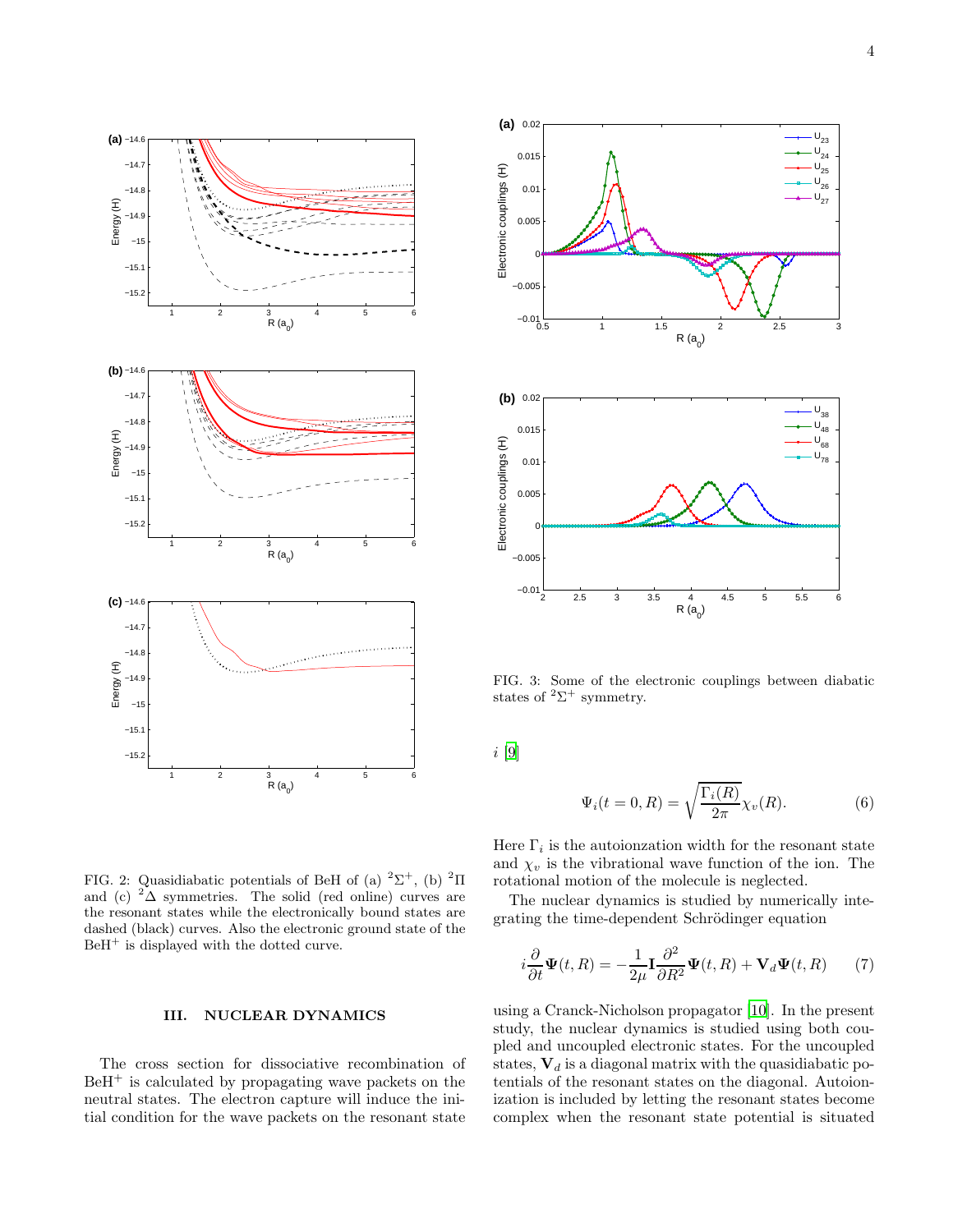

<span id="page-4-1"></span>FIG. 4: Some of the electronic couplings between diabatic states of  ${}^{2}\Pi$  symmetry.

above the ionic ground state

$$
\tilde{V}_i^d(R) = V_i^d(R) - i\frac{\Gamma_i(R)}{2}.
$$
\n(8)

This is the so-called local approximation for treating autoionization [\[9\]](#page-8-8). The validity of this approximation is examined using a non-local expression for autoionization [\[11\]](#page-8-10) and we found that even for the two lowest resonant states of BeH of <sup>2</sup>Π symmetry, the local approximation is valid. When the electronic couplings are included, the matrix  $V_d$  in eq. [\(7\)](#page-3-3) now contains both the resonant and electronic bound state potentials on the diagonal as well as the off-diagonal coupling elements. The electron capture directly into the Rydberg states as well as autoionization out of the Rydberg states are in the present study neglected. The neglect of the so-called indirect mechnism is valid when there is a strong direct mechnism [\[12](#page-8-11), [13](#page-8-12), [14](#page-8-13)], i.e., when there are resonant states with potentials crossing the ion close to its minimum. The indirect mechnism will only affect the cross section at very low collision energies and create sharp structures in the cross section.

The wave packets are propagated out into the asymptotic region, where the cross section for dissociative recombination is calculated [\[9](#page-8-8), [15\]](#page-8-14) by projecting the asymptotic wave packets onto the energy-normalized eigenstates of the fragments

$$
\sigma_i(E) = \frac{2\pi^3}{E} g \left| \langle \Phi_E^i(R) | \Psi_i(t_\infty, R) \rangle \right|^2.
$$
 (9)

Here  $g$  is the ratio of multiplicity between the the resonant state and ionization continuum. The total cross section for dissociative recombination is obtained by symmarizing all partial cross sections  $\sigma(E) = \sum_i \sigma_i(E)$ .

In the present calculations, the wave packets are propagated on a grid ranging from  $0.5$  a<sub>0</sub> to  $300$  a<sub>0</sub> with  $dR = 0.01$  a<sub>0</sub>. The wave packets are propagated with time-steps of  $dt = 0.1$  a.u. For the uncoupled potentials, the wave packets are propagated until  $t_{\infty} = 1000$  a.u., while  $t_{\infty} = 4000$  a.u. is needed for the coupled system.

## <span id="page-4-0"></span>IV. RESULTS AND DISCUSSION

As mentioned above two models are applied in the study of dissociative recombination of BeH<sup>+</sup>. In the first model, only the dynamics on the uncoupled resonant states is considered, while in the second model the propagation of the wave packets on the coupled potentials is explored. In both models, autoionization from the resonant states is included using local complex potentials.

## A. Uncoupled states

As described above, five resonant states of  $2\Sigma^+$  symmetry are included in the model. Only the two lowest resonant states (here labelled with  $U_{88}$  and  $U_{99}$ ) are associated with asymptotic limits that are energetically open at zero collision energy. The following  ${}^{2}\Sigma^{+}$  states open up for dissociation at energies of 0.56 eV  $(U_{1010})$ , 0.87 eV  $(U_{1111})$  and 1.59 eV  $(U_{1212})$  relative to the ground vibrational level of  $BeH^+$ . In the following the cross section for electron recombination with  $B \text{e} \text{H}^+$  in its ground vibrational state is calculated, that is, the vibrational wave function of the  $v = 0$  level of BeH<sup>+</sup> is used in Eq. [\(6\)](#page-3-4). In Fig. [5](#page-5-0) (a), we display the cross section for dissociative recombination, obtained when propagating the wave packets on the uncoupled  $2\Sigma^+$  states. As can be seen in the figure, the cross sections originating from all  ${}^{2}\Sigma^{+}$ states show a smooth onset. This reflects the fact that the resonant states for this symmetry do not cross the ionic ground state potential close to the equilibrium separation of the ion. The energy-dependence at threshold is therefore determined by the capture probability which is related to the Franck-Condon factors between the initial vibrational wave function of the ion and the continuum wave function of the resonant states.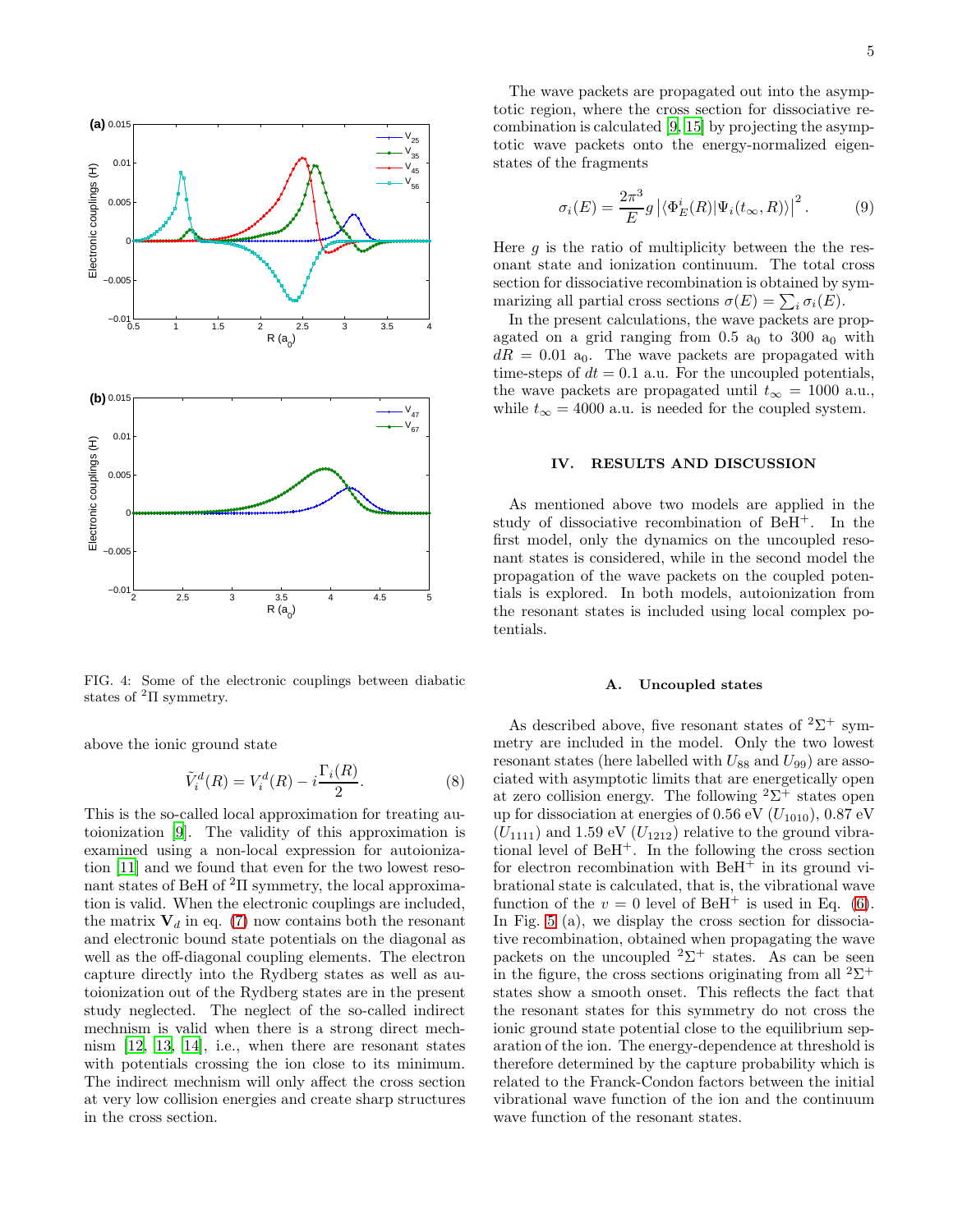

<span id="page-5-0"></span>FIG. 5: Cross section for dissociative recombination of  $BCH<sup>+</sup>$ . calculated by propagating wave packets on uncoupled resonant states of (a)  $2\Sigma^+$  symmetry, (b)  $2\Pi$  symmetry (using a linear-log scale) and (c) <sup>2</sup> $\Delta$  symmetry. The thin curves are the cross sections originating from each resonant state, while the thick curve is the total cross section from the states of a given symmetry.

The situation is different for the resonant states of <sup>2</sup>Π symmetry, where two states (labelled with  $V_{33}$  and  $V_{55}$ ) cross the ion potential at smaller distances than the equilibrium distance. The first resonant state  $(V_{33})$  has a threshold of about 0.63 eV, while the second state  $(V_{55})$ is energetically open for dissociation at zero collision energy. The cross section from this state shows the typical  $1/E$  dependence [\[16\]](#page-8-15) of the cross section at low energies.

The remaining states of  ${}^{2}$ II symmetry have threshold energies of about 0.83 eV (for  $V_{77}$  and  $V_{88}$ ) and 1.81 eV for  $V_{99}$ . As can be seen in Fig. [5](#page-5-0) (b), where the cross section from the  $2\Pi$  states are plotted using a linear-log scale, it is the low energy tail of the cross section from the second resonant state  $(V_{55})$  that dominates the low-energy cross section for this symmetry.

Finally, in Fig. [5](#page-5-0) (c), the cross section from the  ${}^{2}\Delta$ resonant state is displayed. This state opens up for dissociation at 0.63 eV and the cross section shows a sharp threshold at this energy.

In Fig. [6,](#page-5-1) the total cross section using a log-log scale calculated with uncoupled resonant states is shown. In the figure, also the contribution to the cross section from states of the different symmetries are displayed. As can be seen, at low energy the cross section is dominated by resonant states of <sup>2</sup>Π symmetry. The sharp threshold around 0.63 eV, asising from the  ${}^{2}\Delta$  resonant state can be seen in the total cross section.



<span id="page-5-1"></span>FIG. 6: Total cross section for dissociative recombination of  $BeH^+$ , calculated using uncoupled resonant states.

#### B. Coupled states

As mentioned above, several resonant states of BeH are not energetically open for dissociation at zero collision energy. We therefore wish to examine a model where the electronic couplings between the resonant and electronically bound states are included. We have previously seen for other systems such as  $HF<sup>+</sup> [8, 17]$  $HF<sup>+</sup> [8, 17]$  $HF<sup>+</sup> [8, 17]$  $HF<sup>+</sup> [8, 17]$  that the inclusion of electronic couplings between the neutral states may open up pathways to dissociation. Flux that in the uncoupled model is trapped in bound potentials will transfer to lower states that are open for dissociation.

As described above in section [II C,](#page-2-1) the neutral states are diabatized and the electronic couplings are determined. For the states of  $2\Sigma^+$  symmetry, seven states are diabatized, i.e., the lowest resonant state and six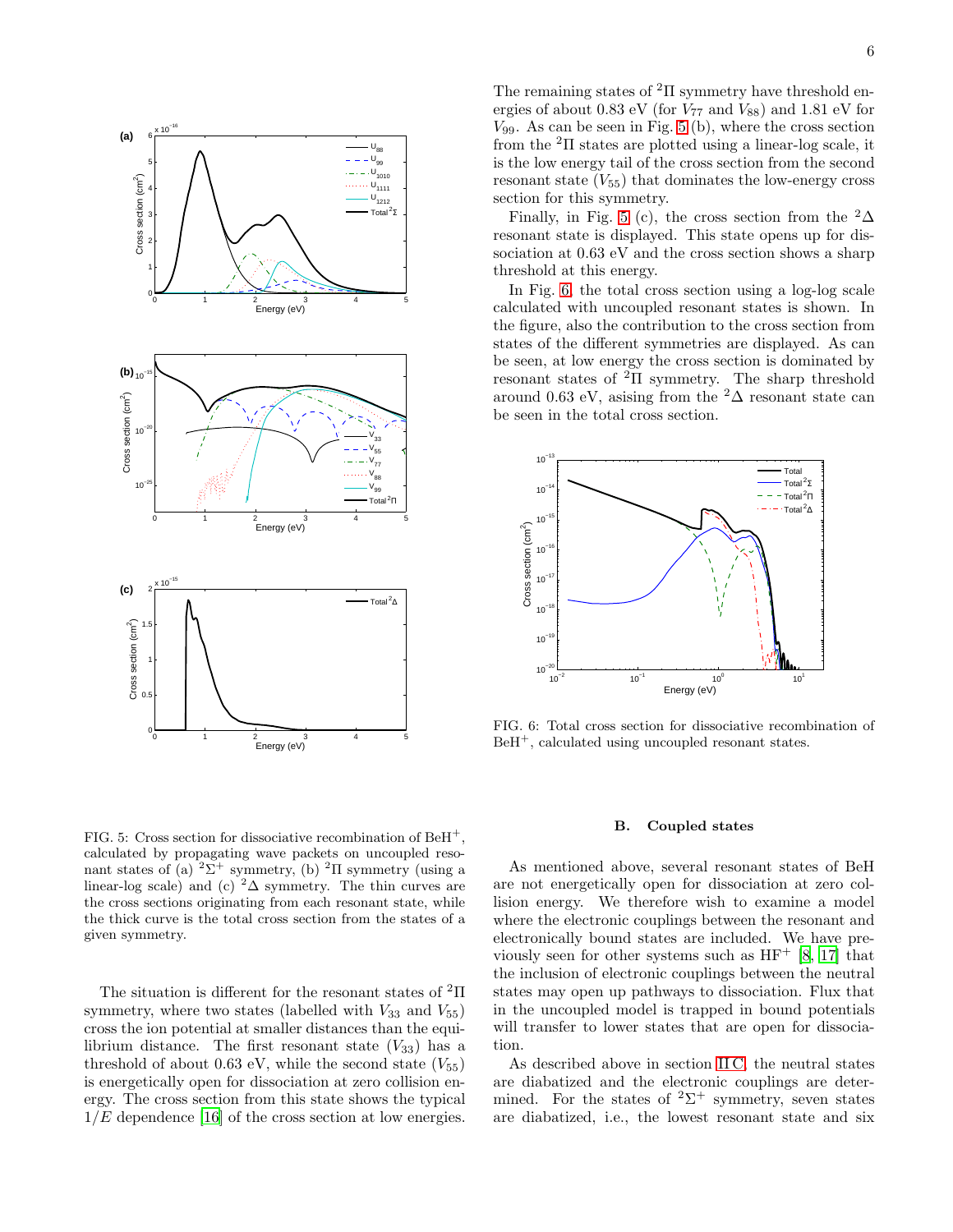electronically bound states. In a quasidiabatic representation, there is one compact electronically bound state that will cross several of the Rydberg states situated below the ionic ground state. However, this state will never cross the ion potential and become a resonant state. The ground state of BeH,  $X^2\Sigma^+$ , is assumed not to couple to the higher electronic states. Due to numerical limitations in the optimization procedure, the electronic couplings to the higher resonant states of this symmetry are not calculated. The wave packets are then propagated using the full diabatic potential matrix. In Fig. [7,](#page-6-0) the cross section, calculated using the coupled  $2\Sigma^+$  states is shown. In the figure, also the cross section calculated using uncoupled states are dispalyed.



<span id="page-6-0"></span>FIG. 7: Cross section calculated using the coupled states of BeH of  ${}^{2}\Sigma^{+}$  symmetry. The thin solid curves are the cross sections from the resonant states, while the dashed curves are cross sections from the electronically bound states. The total cross section originating from the coupled  ${}^{2}\Sigma^{+}$  state is shown with the thick black curve. Also the cross section calculated using uncoupled  ${}^{2}\Sigma^{+}$  states is displayed with a thick dashed black curve.

The inclusion of the electronic couplings will not dramatically change the magnitude of the cross section. Sharp structure is created both in the partial cross sections as well as the total cross section. This structure can be interpreted as Feshbach resonances created when the states open for dissociation are coupled to the nuclear bound states. Structures in the cross section is then formed when the wave packets can couple from a resonant state and form a vibrationally bound state in another potential. Similar structures have been seen in the cross section of  $HF^+$  [\[8](#page-8-7)]. Above the dissociation energy of the ion (around 2.66 eV) there are no bound vibrational levels of the Rydberg states and this explains the lack of structures at higher energies. Furthermore, the dynamics on the highest  ${}^{2}\Sigma^{+}$  resonant states is studied using uncoupled potentials.

When the electronic states of  ${}^{2}\Pi$  symmetry are diabatized, eight states are included, i.e., all five resonant states and three electronically bound states. The lowest  $A^2\Pi$  state is not included in the process. Again, the



<span id="page-6-1"></span>FIG. 8: Cross section calculated using the coupled states of BeH of  ${}^{2}$ Π symmetry. Also the cross section calculated using uncoupled resonant states is displayed.

electronic couplings induce sharp oscillations in the cross sections, but they will not significantly effect the magnitude of the cross section.

The fact that the inclusion of the couplings do not increase the magnitude of the cross section at low energies may be understood by smooth onset of most of the calculated partial cross sections. Hence, it is the electron capture that limits the energy components of the wave packets captured into the resonant states. Simply, there is no low-energy components initiated in the resonant states that can find a way to dissociation by inclusion of electronic couplings.

Fig. [8](#page-6-1) shows the total cross section for dissociative recombination of  $BeH^+$  calculated using both the uncoupled and coupled models. Both models produce a cross section with a similar magnitude, but oscillations are created when the electronic couplings are included. The cross section has a low-energy  $1/E$  dependence and



FIG. 9: Total cross section for dissociative recombination of BeH<sup>+</sup>, calculated using coupled and uncoupled potentials.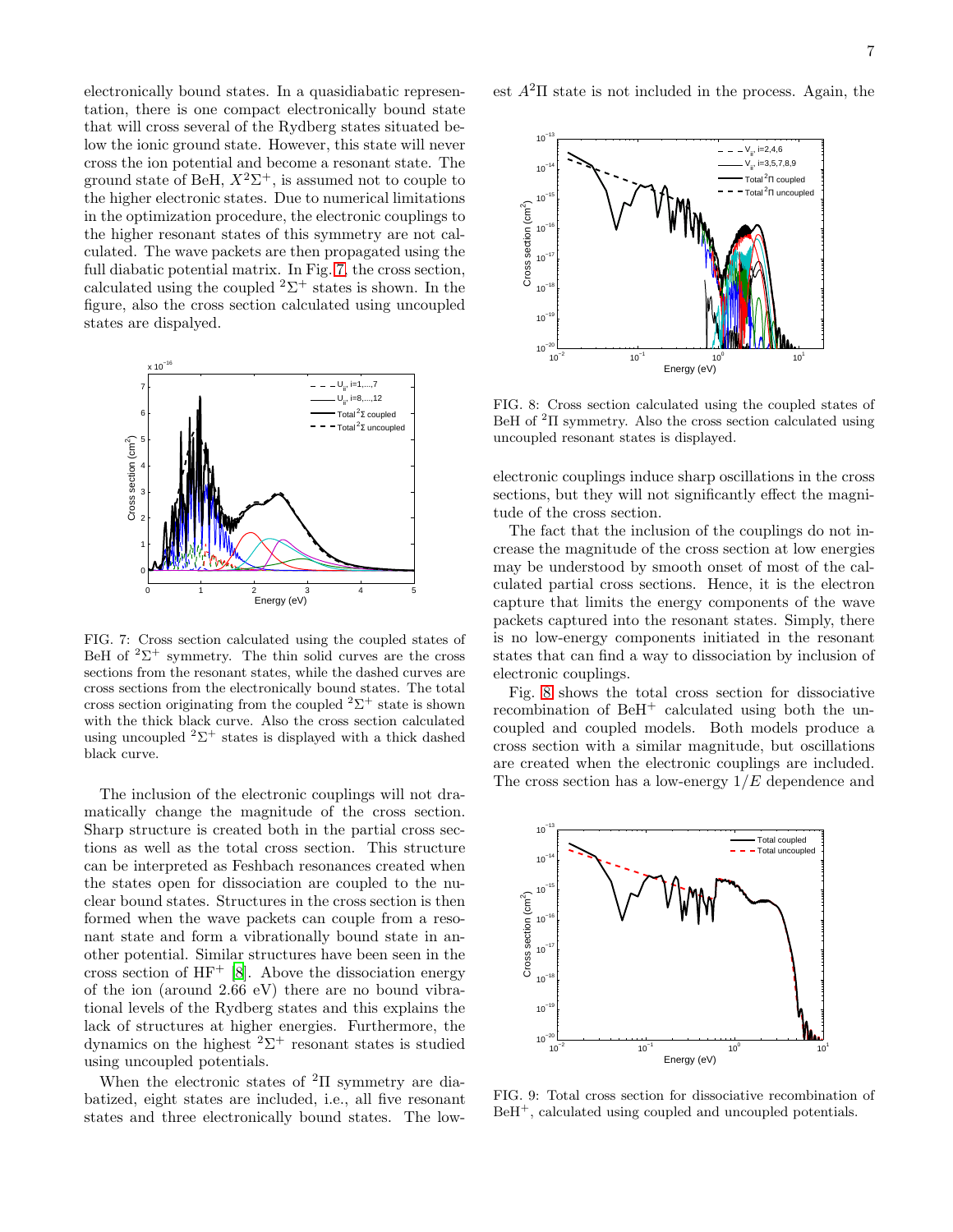a magnitude of about  $3 \times 10^{-14}$  cm<sup>2</sup> at  $E = 0.01$  eV. This is a typical magnitude for a dissociative recombination cross section of a diatomic molecule [\[18](#page-8-17)]. Furthermore, the cross section shows a high-energy peak centered around 1 eV. Similar high-energy peaks have been seen in the cross section for dissociative recombination for several ionic species [\[18\]](#page-8-17). The sharp threshold around 0.63 eV in the total cross section comes from the  ${}^{2}\Delta$  resonant state.

## C. Effects of vibration

The cross section for dissociative recombination with  $BeH^+$  in the  $v = 1$  vibrational level is calculated by using the  $\chi_{v=1}$  vibrational wave function in the initial condition of the wave packets [eq. [\(6\)](#page-3-4)]. Furthermore, the energyscale is shifted to account for the shift in energy of the target ion. The wave packets are then propagated on the coupled potentials. In Fig. [10,](#page-7-0) we compare the total cross section for dissociative recombination of BeH<sup>+</sup> in  $v = 0$ and  $v = 1$ . It can be seen that the shift in the energy



<span id="page-7-0"></span>FIG. 10: Total cross section for dissociative recombination of BeH<sup>+</sup> in the  $v = 1$  and  $v = 1$  vibrational states.

scale causes shifts of the resonant structures as well as the high energy peak towards smaller energies. Furthermore, the cross section at low collision energies is increased and this can be understood by larger capture probability into the low lying resonant state for the vibrationally excited ion.

#### D. Effects from isotopic substitution

The cross section for dissociative recombination with  $BeD^+$  in the  $v = 0$  vibrational state is calculated by using the same set of potentials, widths and couplings, but changing the reduced mass to the mass of BeD. Both when the vibrational wave function of the target ion is calculated as well as in the wave packet propagation

the mass has to be changed. Again, the coupled potentials are used for calculating the cross section. The resulting cross section is displayed in Fig. [11](#page-7-1) and compared with the corresponding cross section for BeH+. The cross section of the two isotopologues are similar



<span id="page-7-1"></span>FIG. 11: Total cross section for dissociative recombination of BeD<sup>+</sup> and BeH<sup>+</sup> in their lowest  $v = 0$  vibrational states.

in shape and magnitude. They both show oscilliations induced by the electronic couplings as well as the highenergy peak around 1 eV. The magnitude of the highenergy peak is smaller for the heavier isotopologue and similar behaviours have been seen for the high-energy peak oberserved in for example dissociative recombination with  $H_3^+$  [\[19\]](#page-8-18). The cross section for electron recombination with BeD<sup>+</sup> in the vibrationally excited  $v = 1$ state is calculated and similar to  $BeH^{+}$ , the positions of the structures in the cross section as well as the high energy peak are shifted in the energy and the magnitude of the low-energy cross section is increased.

#### E. Analytical forms for the cross sections

To simplify the use of the calculated cross sections in modelling of the fusion plasmas, the cross sections have been fitted to analytical forms. The cross sections calculated using uncoupled potentials have been used for the fitting. These cross sections show a smooth energy dependence at collision energies below about 0.3 eV that easily can be fitted to functions of the form

$$
\sigma(E) = \frac{\sigma_0}{E^b} \tag{10}
$$

In table [I,](#page-8-19) the values of the parameters  $\sigma_0$  and b are given for the fits of the calculated cross sections for dissociative recombination of BeH<sup>+</sup> and BeD<sup>+</sup> in the  $v = 0$  and  $v = 1$ vibrational levels.